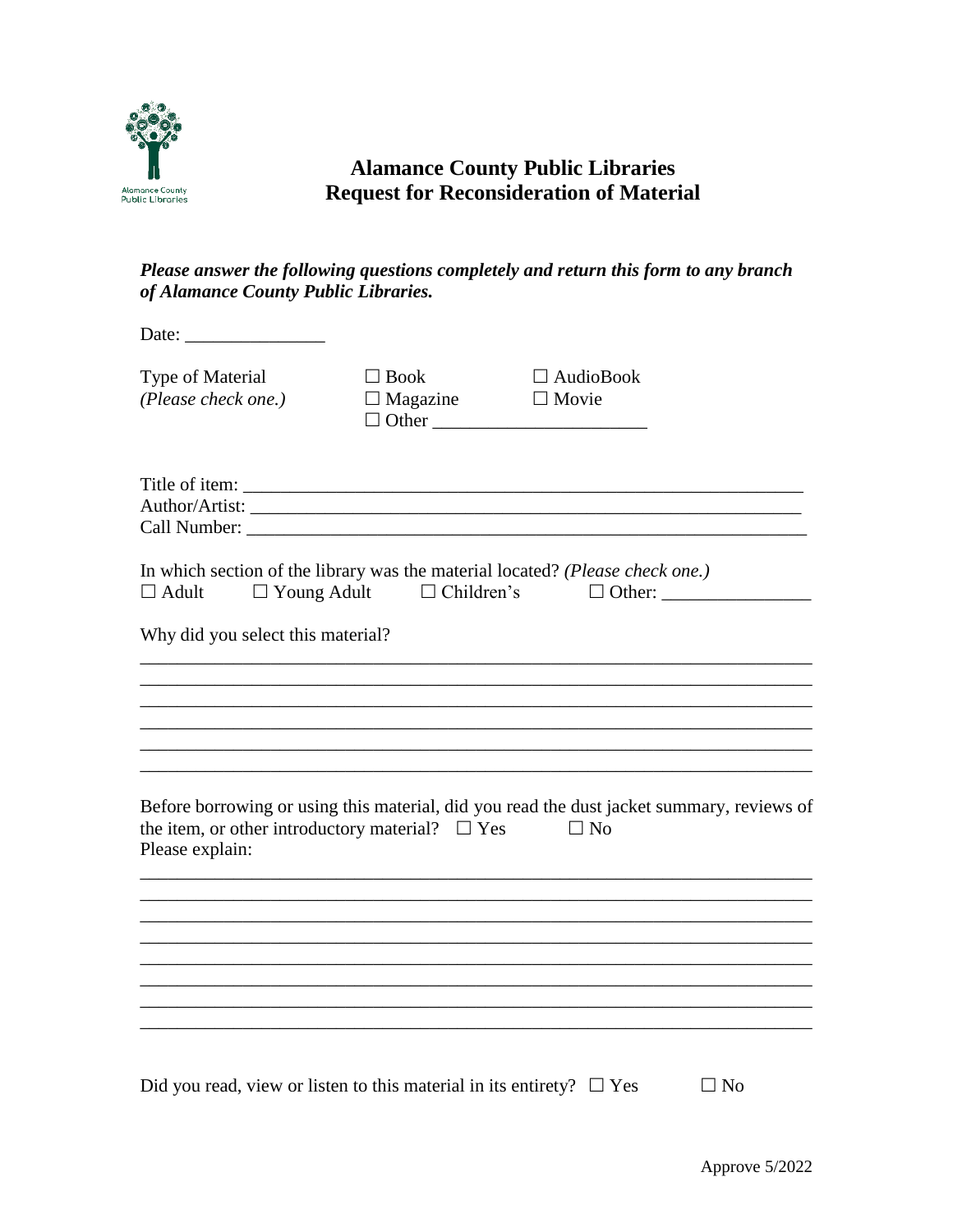To what in the material do you object? Why? (Please be specific, including page numbers, song titles, etc where applicable.)

<u> 1989 - Johann Barn, amerikan bernama di sebagai bernama di sebagai bernama di sebagai bernama di sebagai ber</u>

What do you believe is the central theme of the work?

What do you feel might be the result of reading/viewing/listening to this material?

|  | In your opinion, would anyone else for any reason find value or merit in this work? |  |  |  |
|--|-------------------------------------------------------------------------------------|--|--|--|
|  | $\Box$ Yes $\Box$ No Please explain:                                                |  |  |  |

| Have you used other materials which depict or express the same subject matter in a |           |
|------------------------------------------------------------------------------------|-----------|
| manner which is acceptable to you? $\Box$ Yes                                      | $\Box$ No |
| If yes, please name them:                                                          |           |